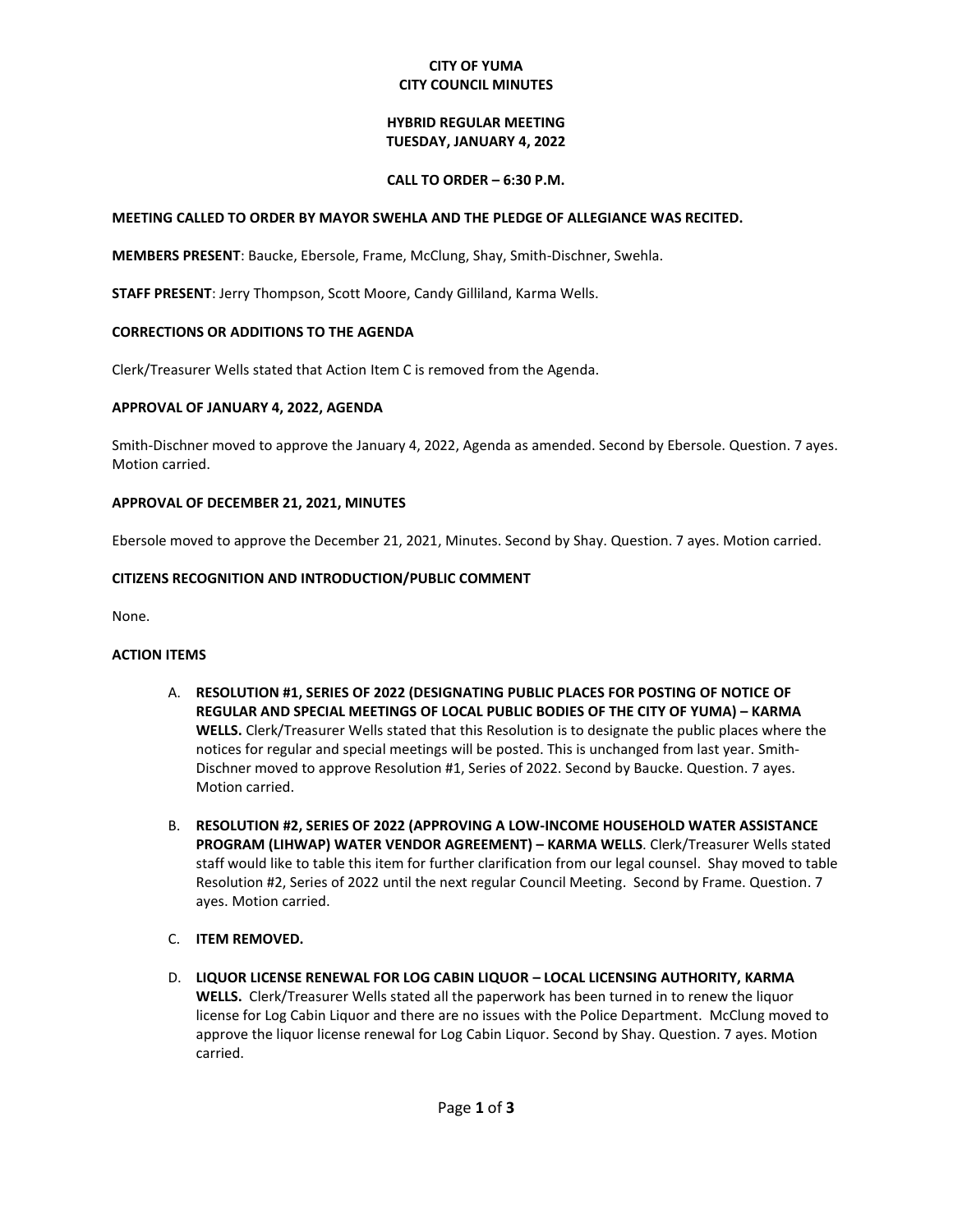- E. **APPROVAL OF APPOINTMENT OF COUNCIL MEMBER FRAME TO FILL VACANCY ON THE CML EXECUTIVE BOARD – MAYOR SWEHLA.** Mayor Swehla stated that there are vacancies on the CML Executive Board for small and medium cities. Council Member Frame would like to try to fill one of those vacancies. Council will submit a letter of support to CML. Smith-Dischner moved to approve the appointment of Council Member Frame to the CML Executive Board. Second by Ebersole. Question. 6 ayes. 1 abstain (Frame). Motion carried.
- F. **APPROVAL OF BILLS – KARMA WELLS.** Clerk/Treasurer Wells provided Council with additional lists of bills. She stated that with it being a new year, there are bills for both 2021 and 2022. Shay moved to approve the bills. Second by Ebersole. Question. 7 ayes. Motion carried.
- G. **PURCHASES IN EXCESS OF \$5,000 – SCOTT MOORE.** Manager Moore had none, but Police Chief Thompson had one for Council to approve. Chief Thompson is seeking approval for the purchase of a new 2022 patrol vehicle. The purchase price is \$54,516.06. They would receive the vehicle at the end of May. Baucke moved to approve the purchase of a new patrol vehicle. Second by Shay. Question. 7 ayes. Motion carried.

Clerk/Treasurer Wells also had an approval request to be able to schedule the 2021 audit with McMahan & Associates. Their quote for the audit is \$25,132.00. Shay moved to approve the audit expense. Second by Smith-Dischner. Question. 7 ayes. Motion carried.

## **ADDITIONAL BUSINESS**

None.

## **REPORTS**

## **CITY MANAGER, SCOTT MOORE**

Manager Moore stated that the stoplights at 2<sup>nd</sup> Avenue and Main Street are flashing yellow and red. The relays in the equipment are old and we haven't been able to find replacement parts. There was a power outage to the stoplights.

Manager Moore also stated that an RFP has been issued for the refurbishment of the north water tower. The deadline for receiving bids is on January 12, 2022, at 2:00 p.m.

Manager Moore informed Council that both the Yuma and Wray ambulances went to the Lafayette Hospital to offer aide during the Marshall wildfire.

#### **CITY CLERK/TREASURER, KARMA WELLS**

None.

#### **CHIEF OF POLICE, JERRY THOMPSON**

Chief Thompson stated that he is working on the 2021 year-end report.

## **CITY COUNCIL REPORTS**

Baucke

• Council Member Baucke asked if there is a yearly contract with the gas company and if it would be a possibility for the City to take on its own gas company to generate revenue. It was stated that if that happened, it would be an Enterprise Fund and would not be able to help the General Fund. Manager